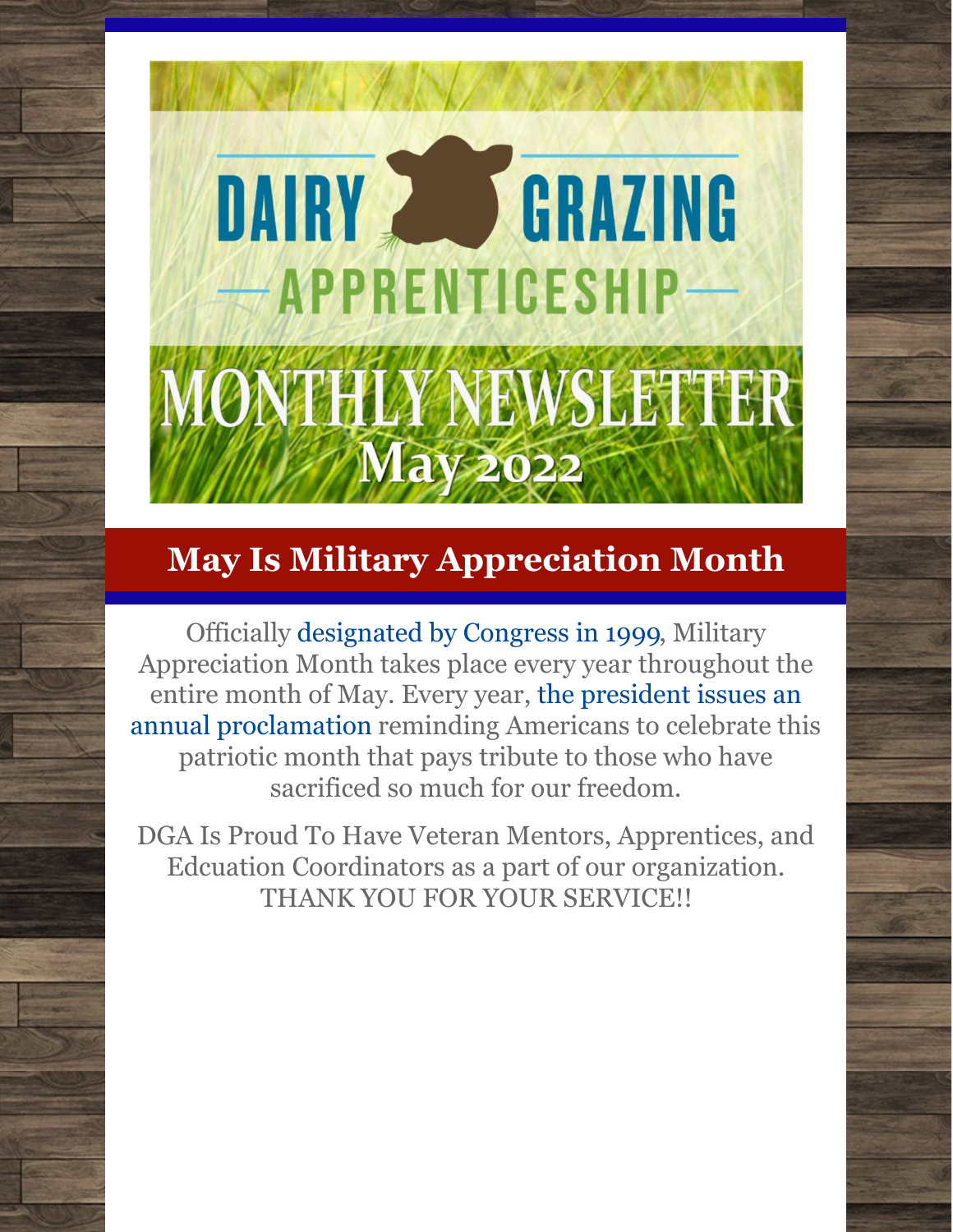

**Military [Appreciation](https://www.uso.org/stories/2699-what-is-military-appreciation-month#:~:text=Officially designated by Congress in,so much for our freedom.) Month DGA Veteran [Information](https://www.dga-national.org/files/media-kit/DGA_Vets-Brochure-FINAL.pdf)**

### **Are you ready to go shopping?!!**





The DGA Logo Store is NOW OPEN!!!!!

For every item you purchase \$3 goes back to DGA to support dairy grazing training and initiatives.

Get your DGA Logo Gear TODAY!!

**DGA [Store](https://www.dga-national.org/donate)**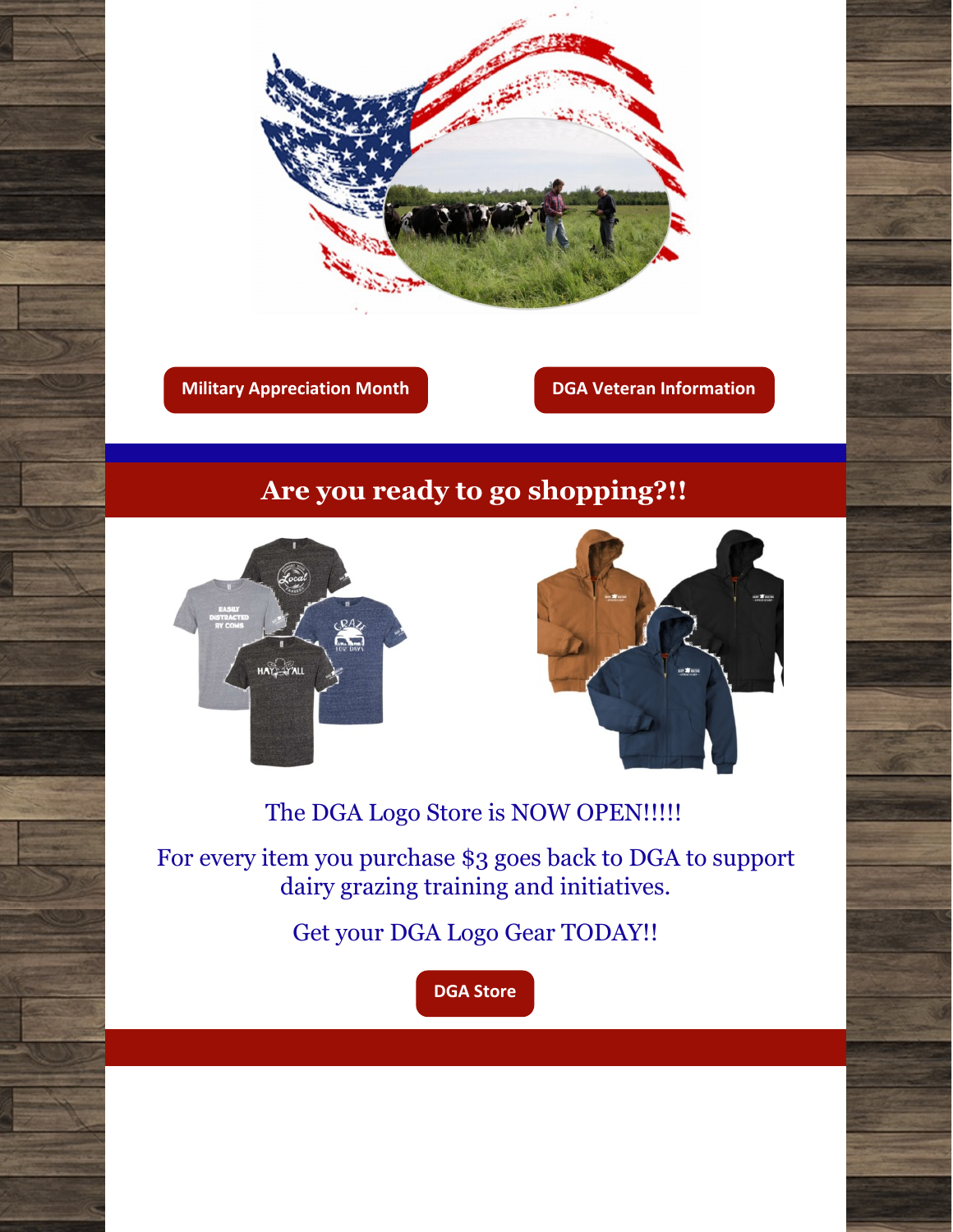

### **THERE WILL BE NO DGA WEBINARS FOR JUNE & JULY (summer break)**

Next Scheduled Webinar will be:

### **MONDAY, AUGUST 1ST @ 11:30AM CENTRAL**

\*\*Got webinar topic ideas??? Send your suggestions to [Altfrid@dga-national.org](mailto:Altfrid@dga-national.org) If your topic is selected you will receive a DGA hat!

\*\*Webinars are recorded and available anytime on the DGA website. Go to your dashboard and click the "Resource" button to find them.



Hello everyone! My name is Angie Sullivan, and I am the Apprenticeship Director for DGA. What does that mean? That means I have been tasked with ensuring the day-to-day operations of the Apprenticeship program are running smoothly and I have to say, what a great job it is!

This little corner of the newsletter will be a place for me to give updates on the Apprenticeship, share exciting news about our

Apprentices and Mentors and highlight the success stories coming out of our DGA program.

We have over 200 Mentors registered with our program. Thirty-one of those Mentors currently have an Apprentice on their farm, and some have two! These Mentors are the backbone of our program, and we couldn't do what we do without them.

There have also been 57 Apprentices graduate to Journeyworker, many of them still on their original Mentor farm in various capacities. Not only are these Mentors willing to bring people onto their farms and teach them how to run a managed grazing dairy, but they often end up gaining a friend and family member. Other times they end up finding a successor for their farm after they retire. These situations are a win-win, in our book.

We have many resources available for our Mentors on our internal Mentor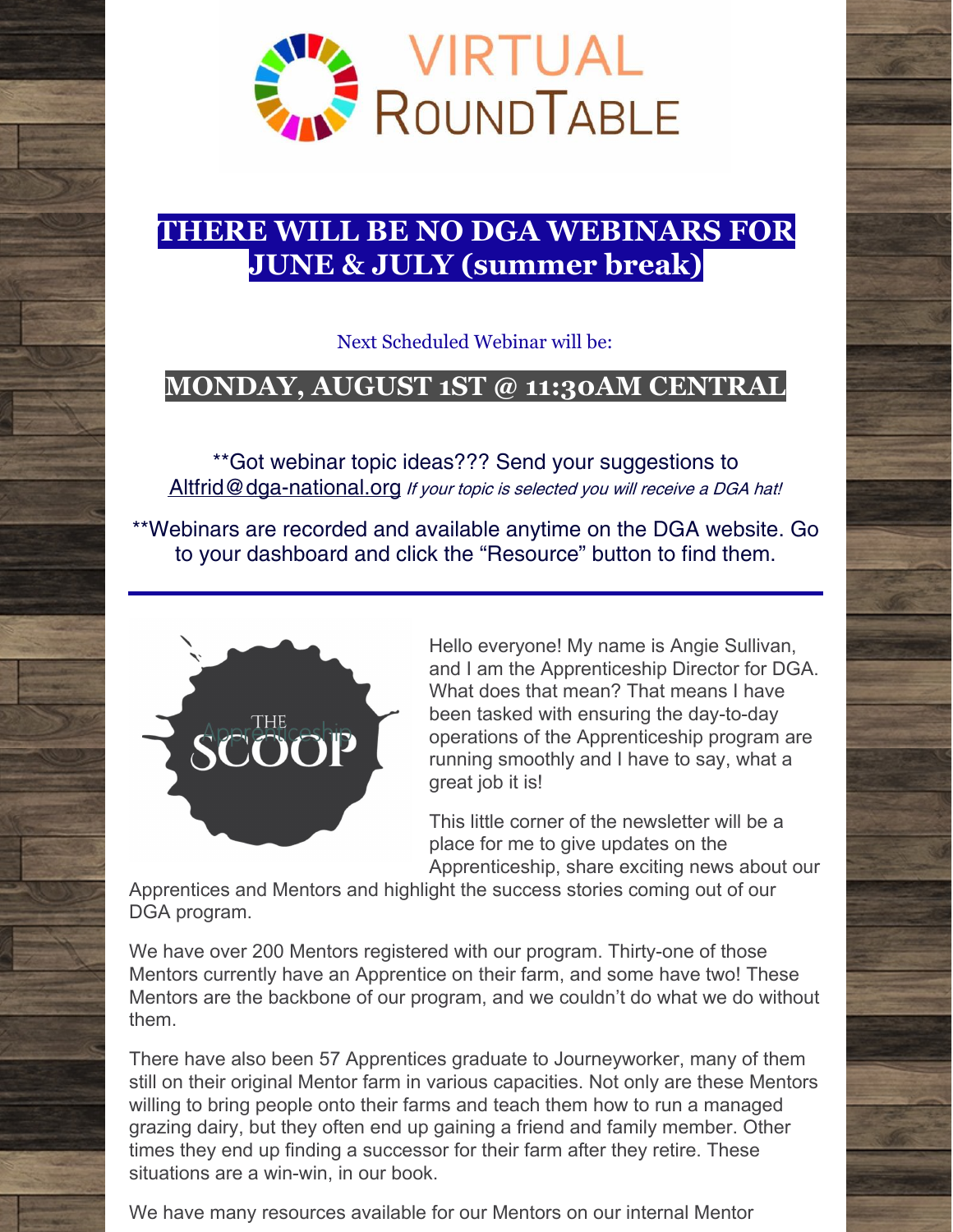Resource page of the DGA dashboard. https://www.dga-

[national.org/program/resources/master-resources](https://www.dga-national.org/program/resources/master-resources) We would love to offer more resources, classes, webinars, or face-to-face opportunities for our Mentors too. If you are a DGA Mentor, please feel free to call, email or text me anytime to give me your feedback and ideas for how we can help you in your role as a DGA Mentor!

We cannot continually improve this great program unless we hear from our participants about the things we are doing right and the things we could be doing better.

I have enjoyed meeting some of you this spring and hope to meet many more this summer as I visit many of our states and attend DGA events.

Thank you for your time and dedication to this program! We appreciate you more than you know.

Angie Sullivan, [angie@dga-national.org](mailto:angie@dga-national.org), 715-553-0364



### MARK YOUR CALENDARS! SUMMER SESSION REGISTRATION OPENS MONDAY, JUNE 20TH!!

JUNE 20TH - SUMMER SESSION REGISTRATION OPENS JULY 11TH - SUMMER SESSION BEGINS AUGUST 19TH - SUMMER SESSION ENDS

Classes offered this term: ~ Dairy Cattle Nutrition, Feeds, and Feeding ~ Milk Quality ~ Holistic Farming and Systems Approach (Elective)

**Visit [MGIC](https://www.dga-national.org/mgic) Page**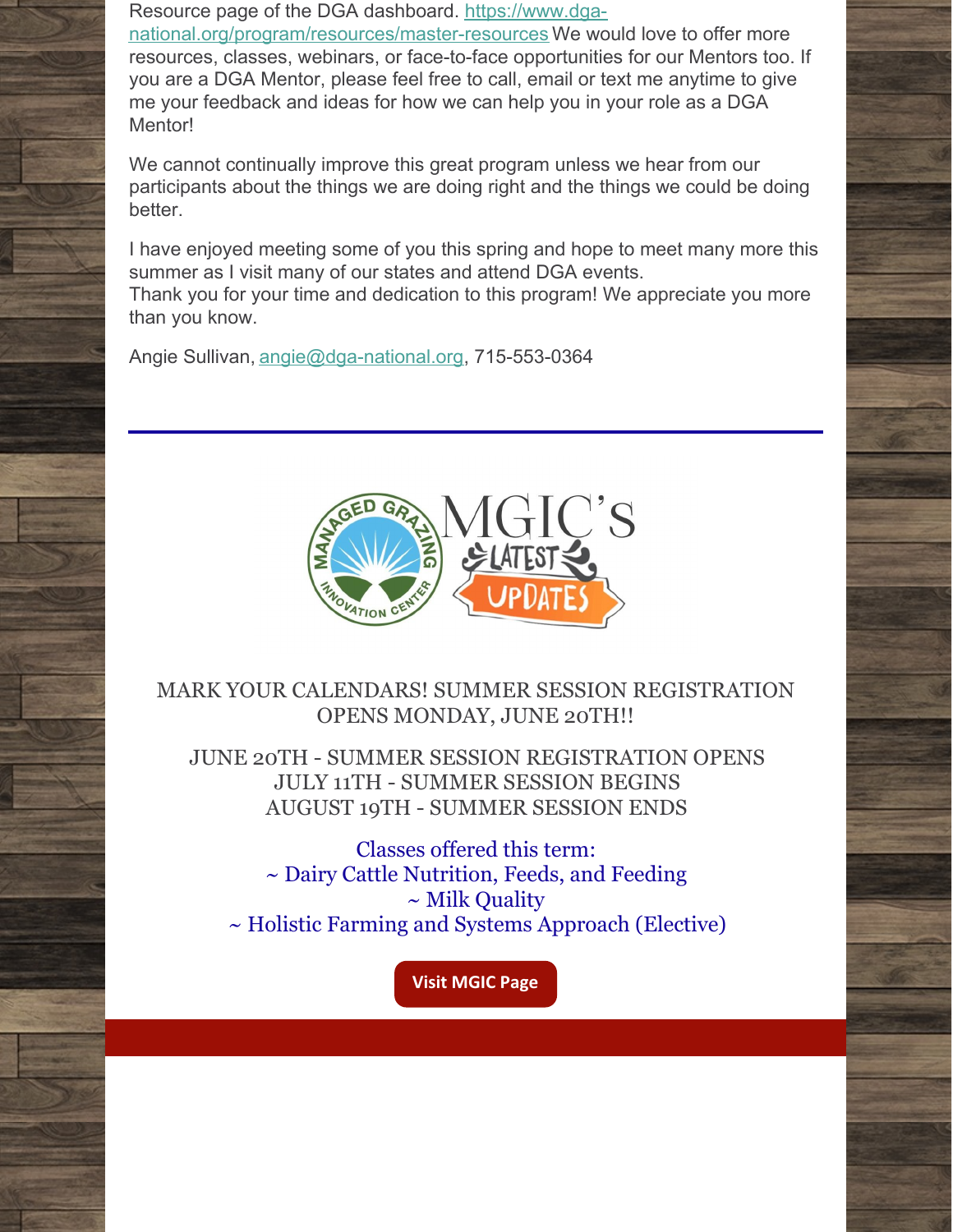# In the news

Chaseholm Dairy Developing Grass-Based Dairy in NY



**View Full [Story](https://www.dga-national.org/news/chaseholm-farm-developing-a-grass-based-dairy-in-new-york) Here**



Southern Vermont Farm Participates in Dairy Grazy Apprenticeship

**[Watch](https://www.dga-national.org/news/southern-vermont-farm-participates-in-national-dga-apprenticeship) News Story Here**

Kyle Soderstrom Receives Apprenticeship Graduation Certificate from Education Coordinator, Altfrid Krusenbaum and Mentor, Jim Campbell.

Congrats again Kyle!



Long Time New York Education Coordinator to Retire. Fay Benson we thank you for your dedication to DGA, and we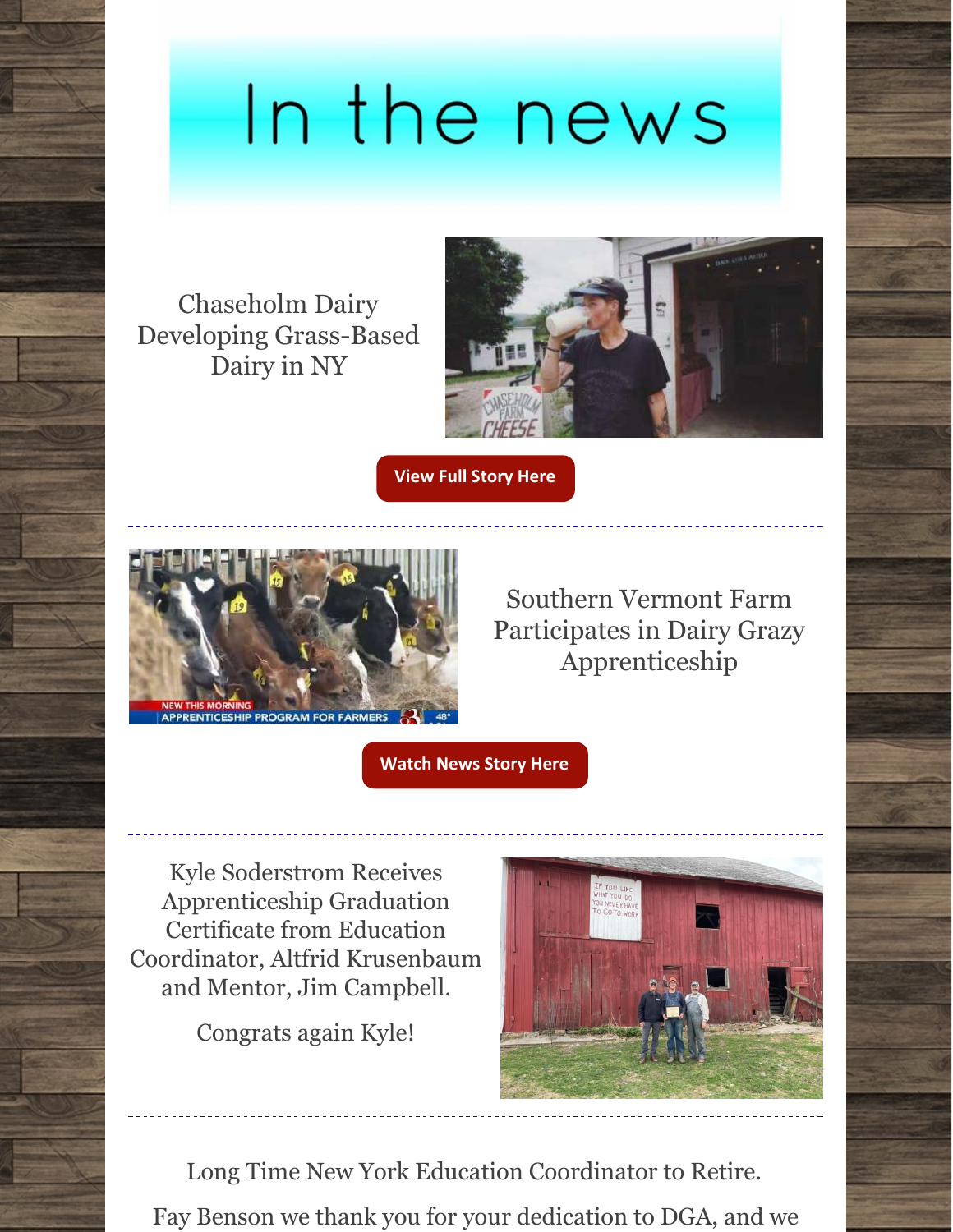wish you a wonderful retirement!





### *Have an upcoming DGA Event? Send it to [Dana@dga-national.org](mailto:Dana@dga-national.org) to have it placed in our monthly newsletter!*

- Tuesday, June 14th DGA June NATC Meeting
- Monday, June 20th MGIC Summer Session Registration Opens
- Thursday, June 23rd DGA Board of Director's June Meeting

**DGA [Calendar](https://www.dga-national.org/calendar) of Events**



# **2022 Schedule for DGA's Grazing Farm Tour & Workshop Series:**

- June 3rd Pleasant Lake Dairy, Ann Arbor, MI
- June 21st Miraposa 4, Granby, MO
- June 29th Legacy Grass Dairy, Medford, WI
- September 9th Ron & Susan Rusk Farm, Jonesville, MI
- September 29th Terraced Acres Farm, Gay Mills, WI
- Oregon Dates TBD

Event registration is required.